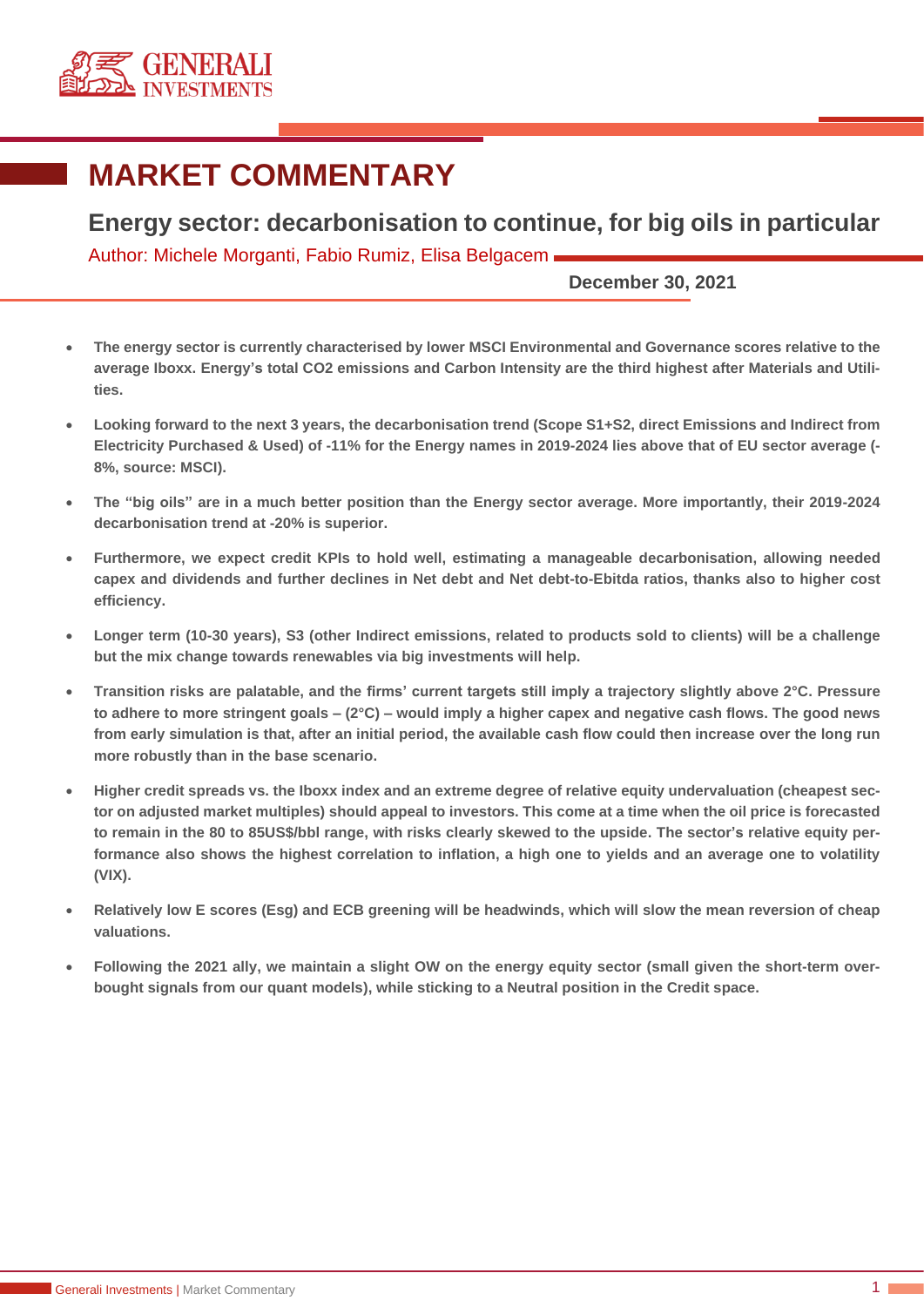The energy sector, here defined as the constituents of the IG Iboxx index, is currently characterized by **lower MSCI Environmental and Governance scores** (ESG) relative to the average Iboxx (6.2 and 4.8 vs 6.5 and 5.3 respectively).

Energy total **CO2 emissions** and Carbon Intensity are the **third highest** after **Materials and Utilities**. The Social score, on the contrary, looks better with a score of 6.9 vs an average of 5.

➢ **Looking forward, in the next 3 years,** MSCI analysts see a **decarbonisation** (S1+S2) trend of -11% for Energy companies in 2019-2024, compared to an EU sector average of -8%. While this expected trend is already included in the current score, such decline, if realised, will benefit investors looking to decarbonise portfolios.

**The "big oils"** (EU majors, like Shell-RD, Total, Eni, Repsol, Equinor and BP) are in a better place **than the Energy sector average**. While their Environment score is slightly lower (5.8 vs. 6.2), both their Social and Governance scores are higher: by +0.2 and + 0.4, respectively. More importantly, **their 2019-2024 decarbonisation trend is superior**, **at -20% vs. -11%.**

Furthermore, we expect **credit KPIs to stabilise over the same period**. In a base case scenario - **current supportive environment (Brent at nearly 80\$/bbl, high gas prices) - we estimate a very manageable decarbonisation, allowing for the needed capex, dividends, and deleveraging**. Indeed, in a base case scenario (based on companies' outlook), for the next years we see a further decline in **Net debt and Net debt-to-Ebitda ratio**. The **free cash flow** will however halve compared to 2021 level, due to an increased capex and, to a lesser extent, to higher dividends and share buy-backs.

**Overall, even compared to 2019, cost efficiency will support higher Ebitda and net profits**, notwithstanding stable-to-slightly reduced revenues, with also higher free cash flow and lower debt ratio.

**Energy sector: decarbonisation to proceed. Renewables to mend S3 score.** 

**High total CO2 emissions are mitigated in part by higher decarbonization expectations**

| <b>INUAA LUI UPE</b>          |                                          |     |     |     |            |                         |           |  |  |  |  |  |
|-------------------------------|------------------------------------------|-----|-----|-----|------------|-------------------------|-----------|--|--|--|--|--|
| <b>Sectors</b>                | <b>ESG Score E-Score S-Score G-Score</b> |     |     |     | $S1+S2$    | <b>Carbon Intensity</b> | % Decarb  |  |  |  |  |  |
|                               |                                          |     |     |     | (mn t Co2) | (t Co2/EVIC mn)         | 2019-2024 |  |  |  |  |  |
| <b>Communication Services</b> | 6.4                                      | 9.5 | 5.8 | 4.7 | 51         | 20                      | 41.2%     |  |  |  |  |  |
| <b>Consumer Discretionary</b> | 5.4                                      | 5.5 | 4.2 | 4.7 | 132        | 33                      | 18.3%     |  |  |  |  |  |
| <b>Consumer Staples</b>       | 6.9                                      | 5.5 | 5.1 | 5.4 | 117        | 36                      | 16.0%     |  |  |  |  |  |
| Energy                        | 6.9                                      | 6.2 | 6.9 | 4.8 | 840        | 400                     | 10.9%     |  |  |  |  |  |
| <b>Financials</b>             | 6.7                                      | 6.8 | 4.7 | 5.6 | 90         | 4                       | 2.7%      |  |  |  |  |  |
| <b>Health Care</b>            | 5.5                                      | 7.6 | 4.7 | 5.0 | 25         | 6                       | 17.3%     |  |  |  |  |  |
| Industrials                   | 6.3                                      | 6.5 | 4.9 | 5.3 | 394        | 111                     | 22.3%     |  |  |  |  |  |
| <b>Information Technology</b> | 6.6                                      | 7.0 | 5.1 | 5.3 | 11         | 3                       | 63.3%     |  |  |  |  |  |
| <b>Materials</b>              | 6.0                                      | 5.0 | 4.2 | 5.5 | 1,001      | 585                     | 2.5%      |  |  |  |  |  |
| <b>Real Estate</b>            | 6.1                                      | 5.8 | 5.4 | 5.9 | 10         | 10                      | 0.8%      |  |  |  |  |  |
| <b>Utilities</b>              | 7.0                                      | 7.1 | 6.2 | 5.0 | 1,298      | 989                     | 4.4%      |  |  |  |  |  |
| <b>Average</b>                | 6.3                                      | 6.5 | 5.0 | 5.3 | 3,968      | 81                      | 8.1%      |  |  |  |  |  |

# **Iboxy Europe**

**The big oils score better than average energy sector. Credit and equity KPIs attractive.**

**Declining debt ratios and cheap valuation add to decarbonisation trend ahead: OW equities, Neutral credit.**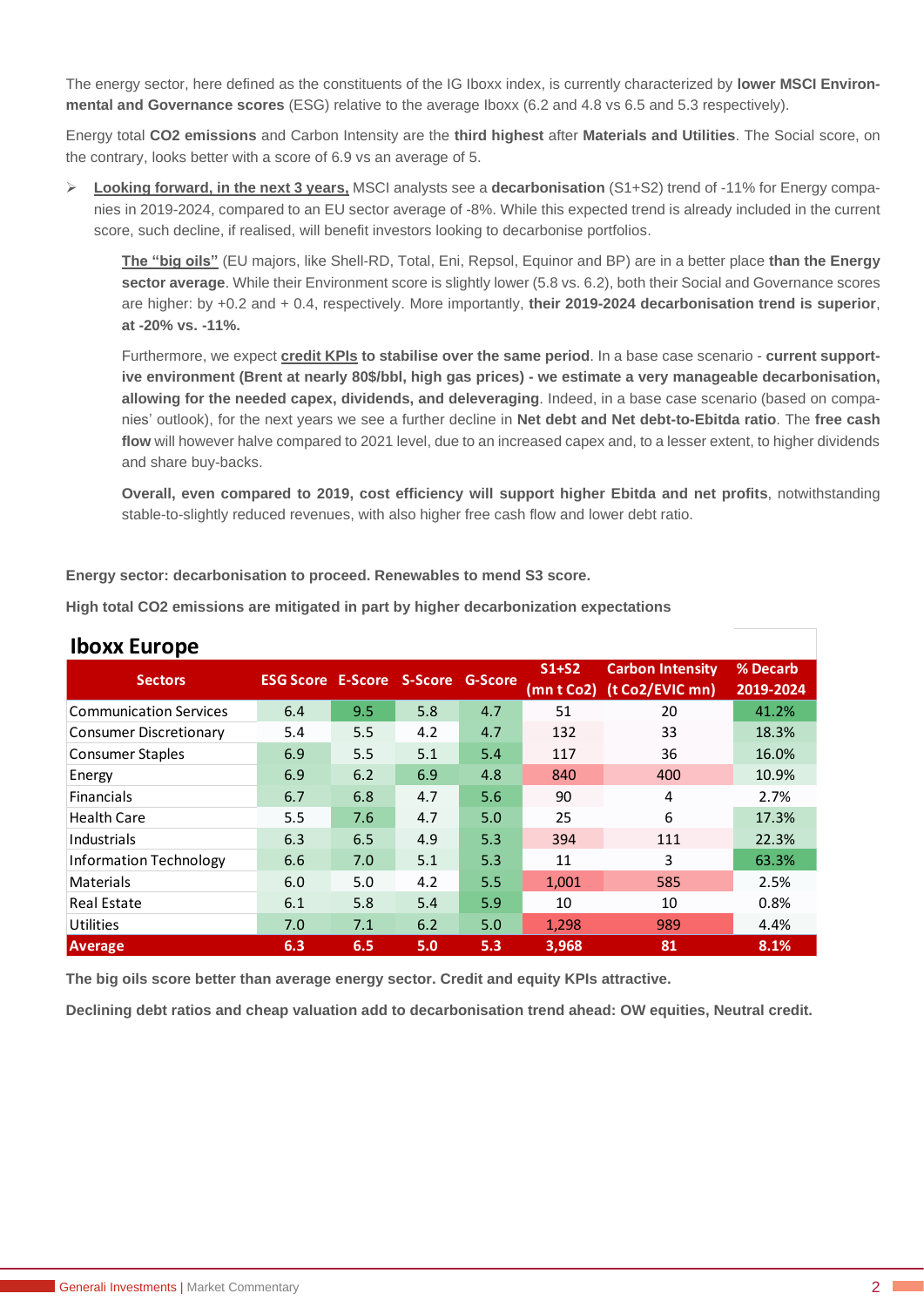| <b>EU</b> majors             | <b>ESG Score E-Score S-Score G-Score</b> |     |     |     | $S1+S2$<br>(mn t Co2) | <b>Carbon Intensity</b><br>(t Co2/EVIC mn) | % Decarb<br>2019-2024 |
|------------------------------|------------------------------------------|-----|-----|-----|-----------------------|--------------------------------------------|-----------------------|
| <b>Royal Dutch Shell PLC</b> | 7.7                                      | 5.7 | 7.1 | 6.3 | 80                    | 390                                        | 22.8%                 |
| <b>TotalEnergies SE</b>      | 7.0                                      | 5.9 | 5.1 | 5.4 | 45                    | 287                                        | 9.3%                  |
| <b>BP</b> plc                | 5.3                                      | 4.7 | 5.8 | 6.7 | 52                    | 379                                        | 16.1%                 |
| <b>ENI SpA</b>               | 5.8                                      | 6.0 | 8.1 | 2.1 | 42                    | 672                                        | 33.3%                 |
| Equinor                      | 9.0                                      | 6.5 | 8.5 | 6.0 | 15                    | 196                                        | 19.9%                 |
| Repsol                       | 7.3                                      | 6.0 | 7.9 | 4.6 | 25                    | 894                                        | 16.1%                 |
| <b>Average</b>               | 7.0                                      | 5.8 | 7.1 | 5.2 | 259                   | 470                                        | 20.0%                 |

| <b>EU majors - avg</b> | 2019      | 2020      | 2021e    | 2022e     |
|------------------------|-----------|-----------|----------|-----------|
| Revenue                | 165,278   | 100,212   | 145,832  | 155,964   |
| <b>EBITDA</b>          | 33,010    | 19,910    | 35,560   | 35,832    |
| <b>EBITDA %</b>        | 20.0%     | 19.9%     | 24.4%    | 23.0%     |
| <b>Net Income</b>      | 6,781     | (12, 656) | 11,281   | 10,984    |
| <b>CFO</b>             | 23,755    | 15,259    | 25,629   | 24,259    |
| Capex                  | (13, 756) | (10, 555) | (11,600) | (13, 450) |
| <b>Dividends</b>       | (7,203)   | (5, 106)  | (4,908)  | (5,264)   |
| Shr. buyback           | (2,980)   | 1,616     | (955)    | (3,508)   |
| <b>DCF</b>             | 2,796     | (401)     | 9,121    | 5,545     |
| Net debt               | 40,325    | 41,593    | 31,275   | 26,346    |
| Net Debt/EBITDA        | 1.6       | 2.8       | 1.5      | 1.3       |
| <b>ROE</b>             | 6.0%      | $-13.1%$  | 10.9%    | 10.5%     |

➢ **Looking longer term (10-30 years), S3 will be a challenge: the Energy sector is estimated to account for ca. 50% of emissions, (8% the EU Majors only), though S3 data are still very reliable.** While **S3 emissions** (from customers, which is 90% of Scope 1,2 & 3 of Energy issuers) **will remain a drag, the** mix change towards **renewables will help**.

- EU big oils' long-term **commitments** to reduce sensibly total emissions - **Net Zero targets - are widespread.** Interestingly, such companies 'current targets look coherent in our opinion with **increasing free-cash flows**.

- **In a scenario in which firms will be pressed to adhere to more stringent goals – (2°C) –** a given 'Carbon Budget' should be respected and **a higher capex would then be needed** to shift more aggressively towards renewables from the mid-2020. Here **risks** are the **availability and price** of such sizeable investments, **execution** and **higher debt plus negative free cash flows for some years**. Firms would probably still be able to pay **dividends** but would show more **discipline** in order to **maintain investors' confidence** during the higher investment period.

The **good news** is that, based on early simulations (GI with Bernstein), after the first years of bigger investments **the available cash flow would then increase more robustly than in the base scenario** (from 2030 onward).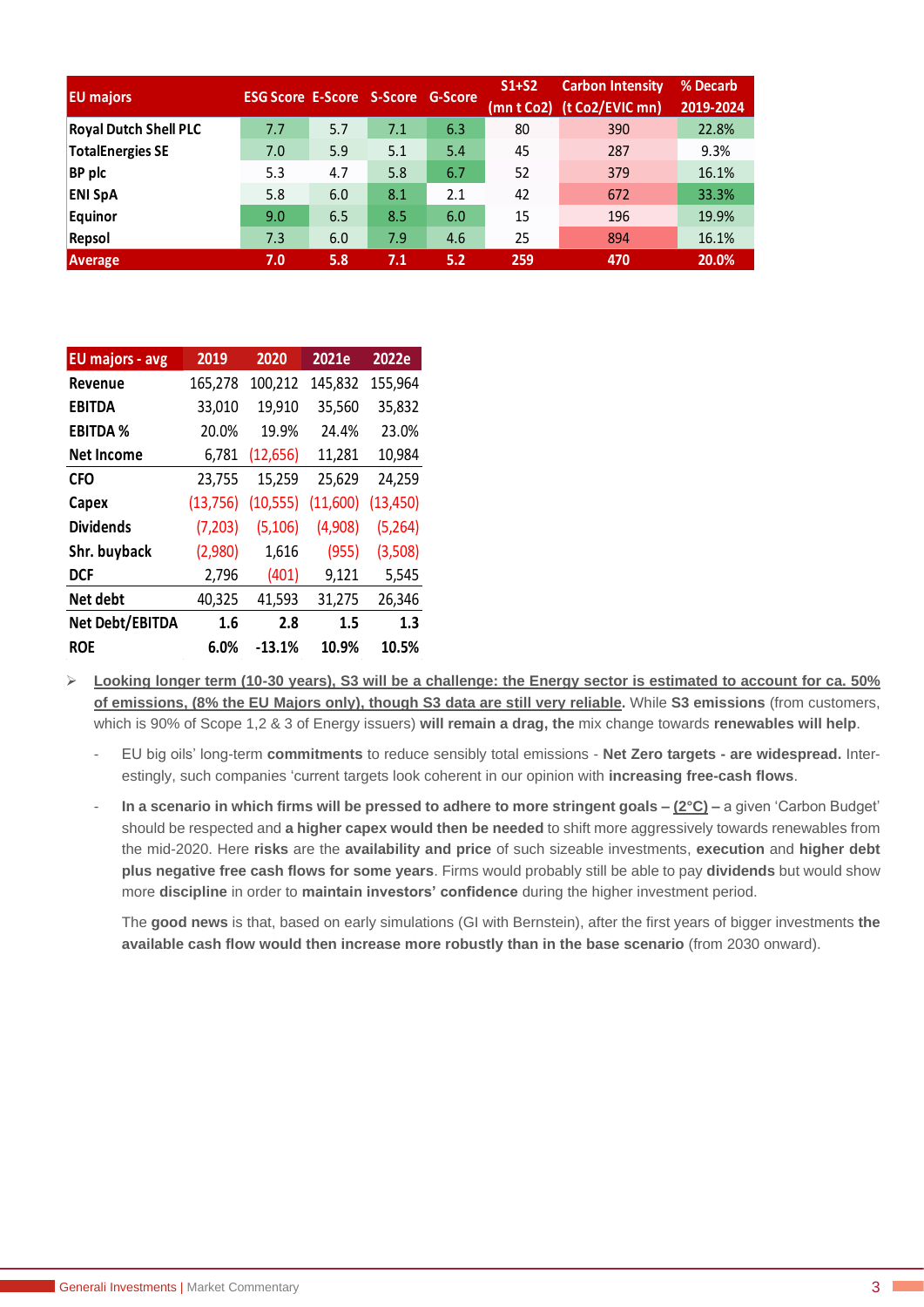# **European Integrated Energy Climate Targets** + Absolute Emissions (Scopes 1+2): -50% by 2030 (vs 2016), -100% by 2050 + Net Emissions (Scopes 1-3): -100% by 2050 + Carbon Intensity: -2-3% by 2021, -3-4% by 2022, -6-8% by 2023, -20% by 2030, -45% by 2035, -100% by 2050 + Net Emissions (Scopes 1+2): -15% by 2025 (vs 2015), -40% by 2030, -100% by 2050 + Absolute Worldwide Emissions (Scope 3): 2030 < 2015 + Net Emissions Europe (Scopes 1-3): -30% by 2030, -100% by 2050 + Carbon Intensity (Scopes 1-3): -20% by 2030, -35% by 2040, -60% by 2050 + Net Emissions (Scopes 1+2): -20% by 2025 (vs 2019), -30-35% by 2030, -100% by 2050 + Net Emissions Upstream (Scopes 1-3): -20% by 2025, -35-40% by 2030, -100% by 2050 + Carbon Intensity: -5% by 2025. >-15% by 2030. -50% by 2050 + Net Emissions (Scopes 1+2): -100% by 2040 + Net Emissions Upstream (Scopes 1+2): -50% by 2024 (vs 2018), -100% by 2030 + Net Emissions (Scopes 1-3): -25% by 2030, -65% by 2040, -100% by 2050 + Carbon Intensity: -15% by 2030. -40% by 2040. -100% by 2050 + Absolute Emissions Norway (Scopes 1+2): -40% by 2030, -70% 2040, near zero by 2050 + Net Emissions (Scopes 1-3): -100% by 2050 auinor + Carbon Intensity: - 20% by 2030, -40% by 2035, -100% by 2050 + Upstream CO2 Intensity: <8kg CO2/boe by 2025, 6kg CO2/boe by 2030 + Absolute Emissions (Scopes 1+2): -55% by 2030 (vs 2016) + Absolute Emissions (Scopes 1-3): -30% by 2030 + Carbon Intensities (Scopes 1-3): -15% by 2025, -28% by 2030, -55% by 2040, -100% by 2050 + Absolute Emissions (Scopes 1+2): -40% by 2030 (vs 2017) + Net Emissions (Scopes 1-3): -100% by 2050 + Carbon Intensity (Scopes 1-3): -40% production and -20% downstream-sales based by 2030, -100% by 2050

Source: Company reports, Bernstein analysis

## EXHIBIT 11: Group implied temperature rise of 2.23°C...

|               | <b>Implied Temperature</b><br>Rises (°C) |  |  |  |  |  |  |  |
|---------------|------------------------------------------|--|--|--|--|--|--|--|
| <b>Shell</b>  | 2.15                                     |  |  |  |  |  |  |  |
| <b>TOTAL</b>  | 2.45                                     |  |  |  |  |  |  |  |
| ВP            | 2.19                                     |  |  |  |  |  |  |  |
| <b>ENI</b>    | 2.17                                     |  |  |  |  |  |  |  |
| Equinor       | 2.15                                     |  |  |  |  |  |  |  |
| <b>Repsol</b> | 2.16                                     |  |  |  |  |  |  |  |
| Galp          | 2.36                                     |  |  |  |  |  |  |  |
| Group         | 2.23                                     |  |  |  |  |  |  |  |

EXHIBIT 20: Further intensity reduction targets of -10%, -40% & -65% are required...

| <b>Scopes 1-3 Intensity</b><br><b>Reduction Targets</b> | <b>Current Target</b> | 2°C Target |
|---------------------------------------------------------|-----------------------|------------|
| 2023 Target                                             | $-6 - 8%$             | $-10%$     |
| 2030 Target                                             | $-20%$                | $-40%$     |
| 2035 Target                                             | $-45%$                | $-65%$     |
| 2050 Target                                             | $-100%$               | $-100%$    |

#### **Source: Bernstein**

**Conclusions**: To evaluate the 'E' profile of an energy company we have identified some short-term and long-term key parameters amid the overall financial sustainability of the issuer:

- **Short-term** we focus on the 'Carbon Intensity' (starting point) and the 'Decarbonisation' (evolution)
- Long-term we monitor the '2050 Net Zero' commitments (a pre-requisite), the expected emission vs. the 'Carbon Budget coherent with a 2° scenario" and the 'implied temperature'.

**Higher spreads vs. the Iboxx index** and an **extreme degree of relative undervaluation in the equity space** should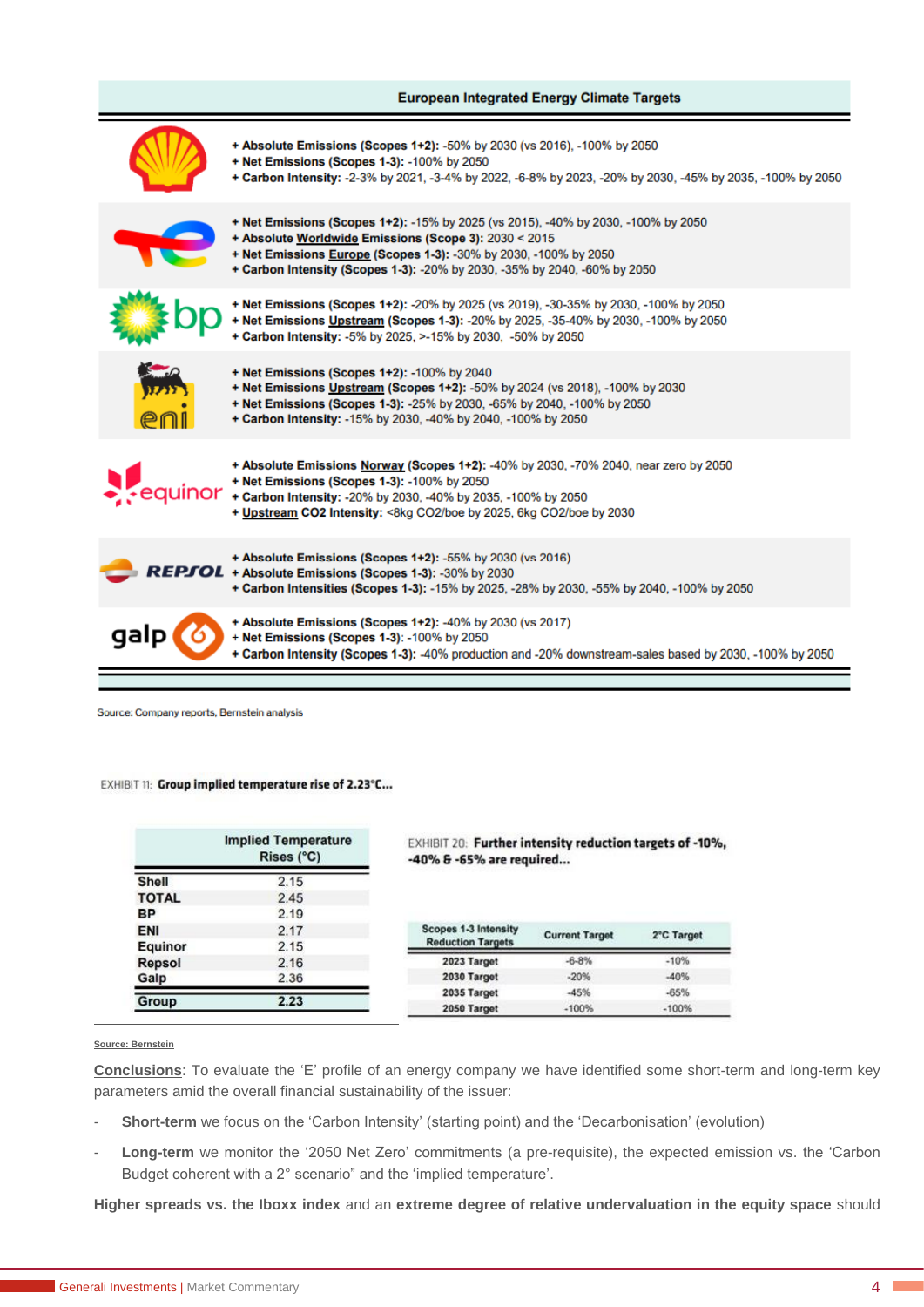**appeal investors**. This comes at a time when we expect the oil price to stay high (80-85US\$/bbl range, with clear upside risks) and the sector exhibits the **highest correlation to inflation**.

Such positives **should in part offset the negatives represented by a disadvantage in terms of ESG E score and the upcoming pressure from the ECB** on less green issuers. Those headwinds will maintain of a certain degree of undervaluation vs. financial fundamentals and cause occasional bouts of volatility.

- ➢ **We keep a slight OW on energy stocks: after the good performance achieved in 2021, we see some short-term overbought signals coming from our quant models, yet undervaluation remains extreme, judging from our adjusted market multiples**. The sector is a Value one, so positively correlated to higher yields and inflation, and would benefit from above-potential GDP growth.
- ➢ **On Credit**, the sector is trading wider than its rating would suggest, most likely on the back of its poor ESG profile. We suspect the pressure on high emitters will intensify in 2022 as the ECB follows the BoE in tilting its private purchases according to climate criteria; hence we are reluctant to move OW on the sector despite the strong fundamental trend: **Neutral credit energy sector**.

**Risk**: ESG premia to increase in 2022 from Central Banks / Investors pressure, igniting a higher cost of capital and equity risk premium.



## **Equity sector view: we keep a cautious OW**

Oils represent one of the few **natural hedges versus inflation and commodity** spikes, while the low correlation with longterm rates makes it less sensitive to a rise in yields. The chart below shows that the relative performance of the energy sector versus the MSCI Europe is the most positively correlated to inflation changes among EU sectors.



In 2021, the EU energy sector has posted a **total return of 36% vs. 26% of the MSCI EU and its 12-month forward earnings have been revised up by 150% vs." just" 37% for the whole index**.

That said, in total return terms vs. MSCI Europe, the sector is still down 63% since 2009, and down 22% in terms of relative earnings. Past underperformance is thus due to both poorer earnings trends and the recent investors' allergy to low ESG scores.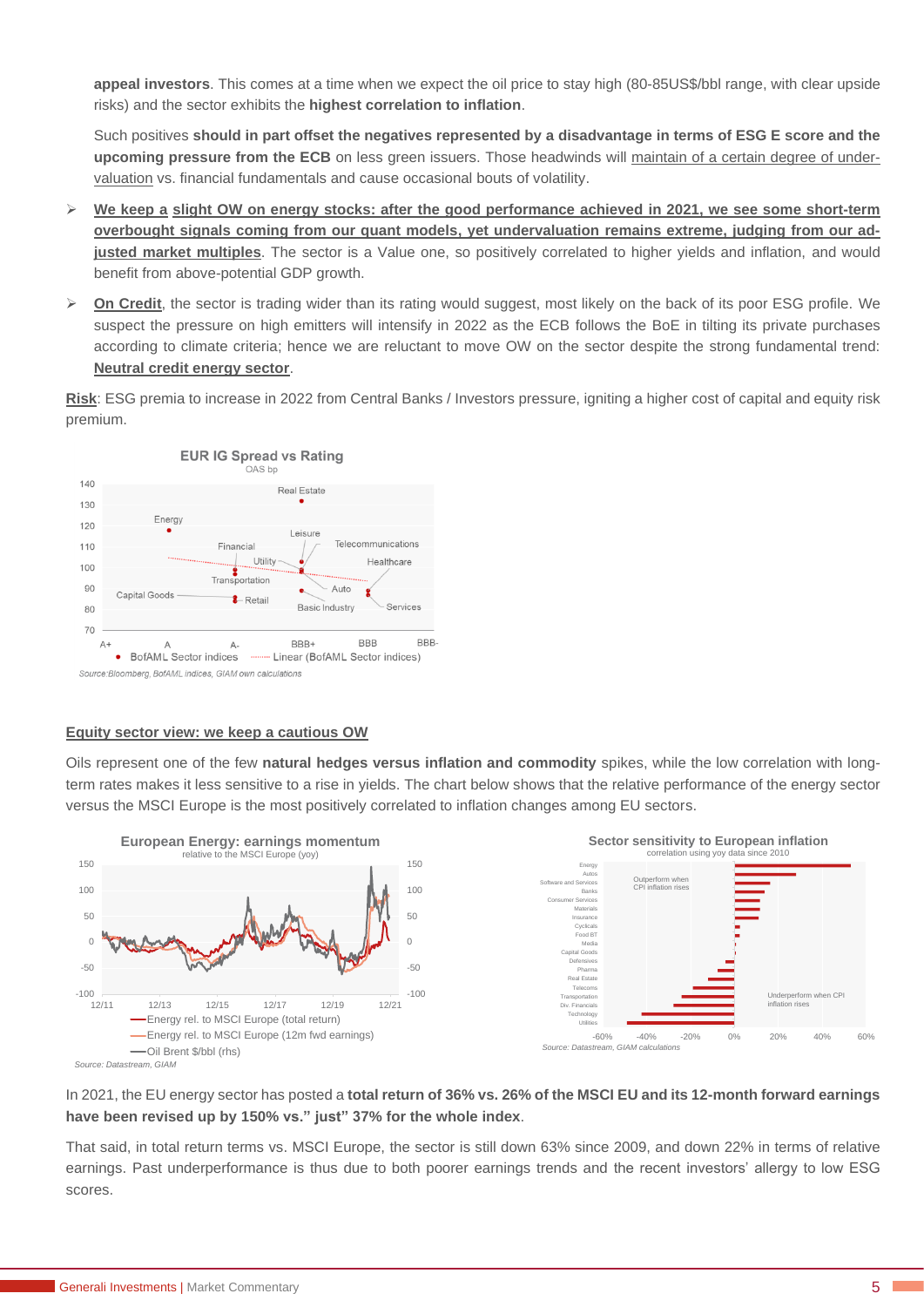**Current earnings revisions are still near a cyclical high** (Q3 reporting season showed higher surprises vs the index for the sector) and could roll over in part, as the oil price rise flattens out in the coming months.

Thankfully, the aggregated Oil sector enjoys a **manageable debt positions** and **high free cash flow as well as dividend yields**. As the macro trend stays firm (albeit less exuberant) and bond yields are tilted to the upside, we expect the Value style – not least banks and energy – to continue to outperform.

**Our quant models (macro-based, using machine learning technique)** showed deep undervaluation in August; after the +14% relative price move since then, they have turned much less upbeat and have **started to signal some overbuying**. **Moreover, peaking confidence indicators (ISM, IFO, PMI manufacturing etc.) could also limit the sector performance in the short term**. For these reasons **we decided to reduce our OW on the sector**.

On the other side, several valuation metrics (i.e. market multiples, Shiller CAPE, total return based on earnings growth and dividend yield) indicate the energy sector's deep undervaluation on a mid-term basis, **effectively the cheapest among the 18 sectors we follow in Europe**.

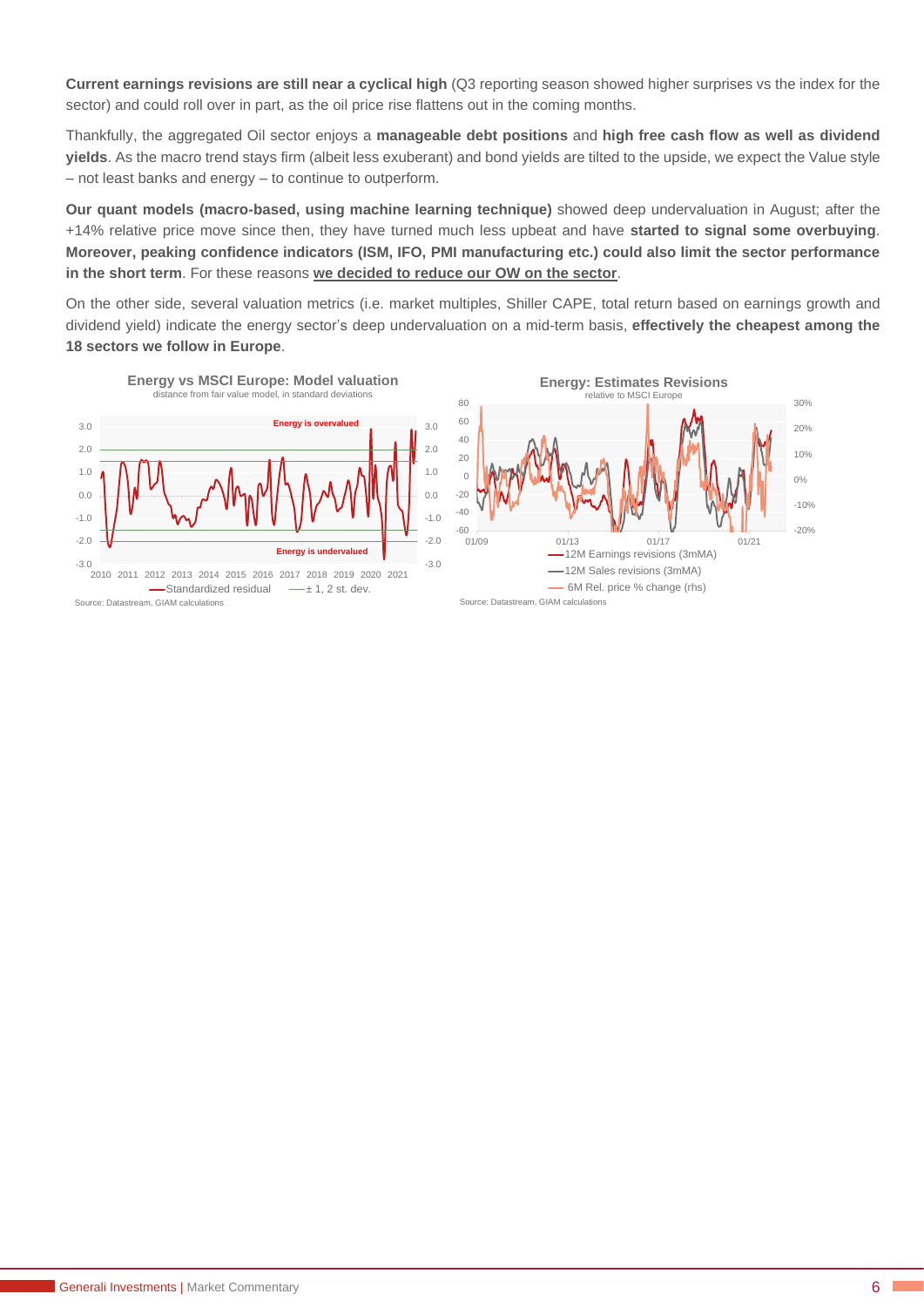#### **Valuation metrics**

| weights used in the calculation of rank      | 9%                                | 32%                                                |                 | 32%                            |                                      |                     |                                                       | 9%                                                         | 9%                                                    | 9%                                               |                                                        |                                                                   |    |
|----------------------------------------------|-----------------------------------|----------------------------------------------------|-----------------|--------------------------------|--------------------------------------|---------------------|-------------------------------------------------------|------------------------------------------------------------|-------------------------------------------------------|--------------------------------------------------|--------------------------------------------------------|-------------------------------------------------------------------|----|
| Sectors (Europe)                             | <b>Shiller</b><br>PE,<br>discount | $Exp. TR =$<br>$DY + next$<br>years' EPS<br>growth | average<br>PEG* | average<br><b>PEG</b><br>adj.* | LT<br>earnings<br>growth (3-<br>5yr) | DY-<br>10Y<br>vield | LT DEV<br>$qap$ (the<br>higher $=$<br>the<br>cheaper) | <b>ST DEV</b><br>gap (the<br>higher $=$<br>the<br>cheaper) | <b>Market</b><br>multiples,<br>discount to<br>history | PE vs.<br>hist. avg.<br>excl.<br>bubble<br>years | Price vs<br>earnings<br>perfor-<br>mance<br>since 1995 | <b>Rank</b><br>$1 = \text{most}$<br>under-<br>valued<br><b>hc</b> |    |
| Market                                       | 1%                                | 24%                                                | 0.7             | 1,2                            | 20%                                  | 3%                  |                                                       |                                                            | 17%                                                   | 8%                                               | 14%                                                    | 8                                                                 |    |
| Auto and Components                          | $-5%$                             | 66%                                                | 0,1             | 0,7                            | 41%                                  | 4%                  | 0,8                                                   | 2,2                                                        | $-24%$                                                | $-55%$                                           | $-87%$                                                 | $\overline{2}$                                                    |    |
| <b>Banks</b>                                 | $-18%$                            | 31%                                                | 0,3             | 1,2                            | 24%                                  | $5\%$               | 3,1                                                   | 3,0                                                        | $-17%$                                                | $-37%$                                           | $-17%$                                                 | 4                                                                 |    |
| Capital Goods                                | 35%                               | 31%                                                | 0,8             | 1,2                            | 24%                                  | 2%                  | $-3,0$                                                | $-3,8$                                                     | 38%                                                   | 45%                                              | 34%                                                    | 11                                                                | 16 |
| <b>Consumer Durables and Apparel</b>         | 66%                               | 38%                                                | 0,8             | 1,2                            | 35%                                  | 2%                  | $-3,4$                                                | $-3,6$                                                     | 44%                                                   | 61%                                              | 49%                                                    | 10                                                                | 17 |
| <b>Diversified Financials</b>                | $-8%$                             | 11%                                                | 1,6             | 2,6                            | 10%                                  | 2%                  | 0,3                                                   | $-0,1$                                                     | 5%                                                    | $-5%$                                            | 24%                                                    | 20                                                                |    |
| <b>Energy</b>                                | $-31%$                            | 101%                                               | 0,1             | 0,7                            | 56%                                  | 5%                  | 5,2                                                   | 4,3                                                        | $-25%$                                                | $-38%$                                           | $-89%$                                                 | $\overline{1}$                                                    |    |
| Food, Beverages and Tobacco                  | 15%                               | 13%                                                | 2,1             | 2,3                            | 11%                                  | 2%                  | $-1,0$                                                | $-0,2$                                                     | 16%                                                   | 34%                                              | 39%                                                    | 19                                                                | 24 |
| Health Care Equipment and Services           | 24%                               | 18%                                                | 1,7             | 2,1                            | 20%                                  | $1\%$               | $-1,2$                                                | $-1,2$                                                     | 14%                                                   | 34%                                              | 48%                                                    | 17                                                                | 25 |
| Household and Pers. Products                 | $-16%$                            | 8%                                                 | 2,3             | 2,7                            | 7%                                   | 2%                  | $-0,4$                                                | 0,4                                                        | 14%                                                   | 7%                                               | 18%                                                    | 21                                                                | 19 |
| Insurance                                    | $-38%$                            | 24%                                                | 0,7             | 1,5                            | 26%                                  | 5%                  | 0,6                                                   | 2,0                                                        | $-20%$                                                | $-28%$                                           | $-83%$                                                 | 6                                                                 |    |
| <b>Materials</b>                             | 20%                               | 20%                                                | 0,7             | 1,1                            | 14%                                  | 4%                  | $-0,2$                                                | 0,5                                                        | $-1%$                                                 | $-23%$                                           | 3%                                                     | 7                                                                 | 13 |
| Pharmaceuticals, Biotechnology and Life Scie | $-4%$                             | 12%                                                | 1,9             | 2,1                            | 10%                                  | 2%                  | $-1,2$                                                | $-1,1$                                                     | 20%                                                   | 7%                                               | 16%                                                    | 15                                                                | 18 |
| <b>Real Estate</b>                           | $-43%$                            | 11%                                                | 2,3             | 2,7                            | 9%                                   | 3%                  | 2,6                                                   | 3,2                                                        | 9%                                                    | $0\%$                                            | $-6%$                                                  | 16                                                                | 10 |
| Semi-Conductor and Semi-C. Equipment         | 123%                              | 31%                                                | 1,2             | 1,5                            | 29%                                  | $0\%$               | $-5,0$                                                | $-4,4$                                                     | 99%                                                   | 8%                                               | $\sim$                                                 | 18                                                                | 22 |
| Software and Services                        | 11%                               | 14%                                                | 2,3             | 2,6                            | 14%                                  | 1%                  | $-2,6$                                                | $-2,2$                                                     | 47%                                                   | $-4%$                                            | 1%                                                     | 24                                                                |    |
| Technology Hardware and Equipment            | 264%                              | 11%                                                | 2,0             | 2,4                            | 10%                                  | 2%                  | 0,7                                                   | $-1,1$                                                     | 23%                                                   | $-74%$                                           | 18%                                                    | 25                                                                | 12 |
| <b>Telecommunication Services</b>            | $-27%$                            | 11%                                                | 2,3             | 2,7                            | 6%                                   | 5%                  | 3,0                                                   | 2,7                                                        | $-14%$                                                | $-63%$                                           | $-2%$                                                  | 12                                                                |    |
| <b>Utilities</b>                             | $0\%$                             | 12%                                                | 2,2             | 2.6                            | 6%                                   | 4%                  | 0,5                                                   | $-0,7$                                                     | 14%                                                   | 24%                                              | 25%                                                    | 22                                                                | 21 |
| Median                                       | $0\%$                             | 18%                                                | 1,6             | 1,9                            | 20%                                  | 2%                  | 0,1                                                   | $-0,1$                                                     | 16%                                                   | 7%                                               | 18%                                                    |                                                                   |    |
| Average                                      | 14%                               | 28%                                                | 1,3             | 1,8                            | 21%                                  | 3%                  | $-0,2$                                                | $-0,1$                                                     | 18%                                                   | 7%                                               | 7%                                                     |                                                                   |    |
| st. dev.<br>a) Discretionary+Transp. average | 63%<br>3%                         | 23%<br>43%                                         | 0,8<br>0,9      | 0,7<br>1,5                     | 13,6%<br>31,1%                       | 1,4%<br>2%          | 2,3<br>-0,4                                           | 2,4<br>0,1                                                 | 28%<br>23%                                            | 49,7%<br>32%                                     | 41%<br>12%                                             |                                                                   |    |
| b) = (a) -food retail, retail and C.serv.    | 7%                                | 43%                                                | 0,8             | 1,3                            | 28,9%                                | 2,7%                | $-0.9$                                                | $-0.1$                                                     | 12,2%                                                 | $-6,5%$                                          | -8%                                                    |                                                                   |    |

Note: The discretionary sectors = auto, consumer durables, consumer services, media, retailing.

fwd **PEG** is 12m fwd PE divided by expected long-term EPS growth (3-5yrs). EPS = 12m fwd earnings. **Trailing PEG** = trailing PE divided by earnings growth (3yr fwd vs current year). *Average PEG* is the average of fwd PEG and trailing PEG. **PEG adj.** (higher = expensive): PEG is modified by the ratio COE/ROE which signals the ability

to produce a return on capital higher than the cost of it. COE = cost of equity = 10yr gov't bond rate + 6% mkt risk premium x country Beta versus

MSCI WORLD (monthly returns over the last 10 yrs).

**DEV gap** = three-stage discounted earnings based valuation vs. MSCI Europe (higher positive gap = cheaper valuation).

**Mkt Multiples** (PE, PB, PCF, and DY) are based on 12m forward estimates. PEs are since 1987, the rest is since 2003.

**Shiller PE**: Price earnings ratio based on average inflation-adjusted earnings from the previous 10 years.

The rank is derived from the valuation score, which is calculated as a sum of standardized expected total return (32%), average PEG ratio adj. (for ROE and COE) (32%),

Shiller PE discount (9%), gap from 8 year three-stage earnings growth model (9%), market multiples discount taken from 2004 (9%), and PE vs. hist. avg. excl. bubble years (9%).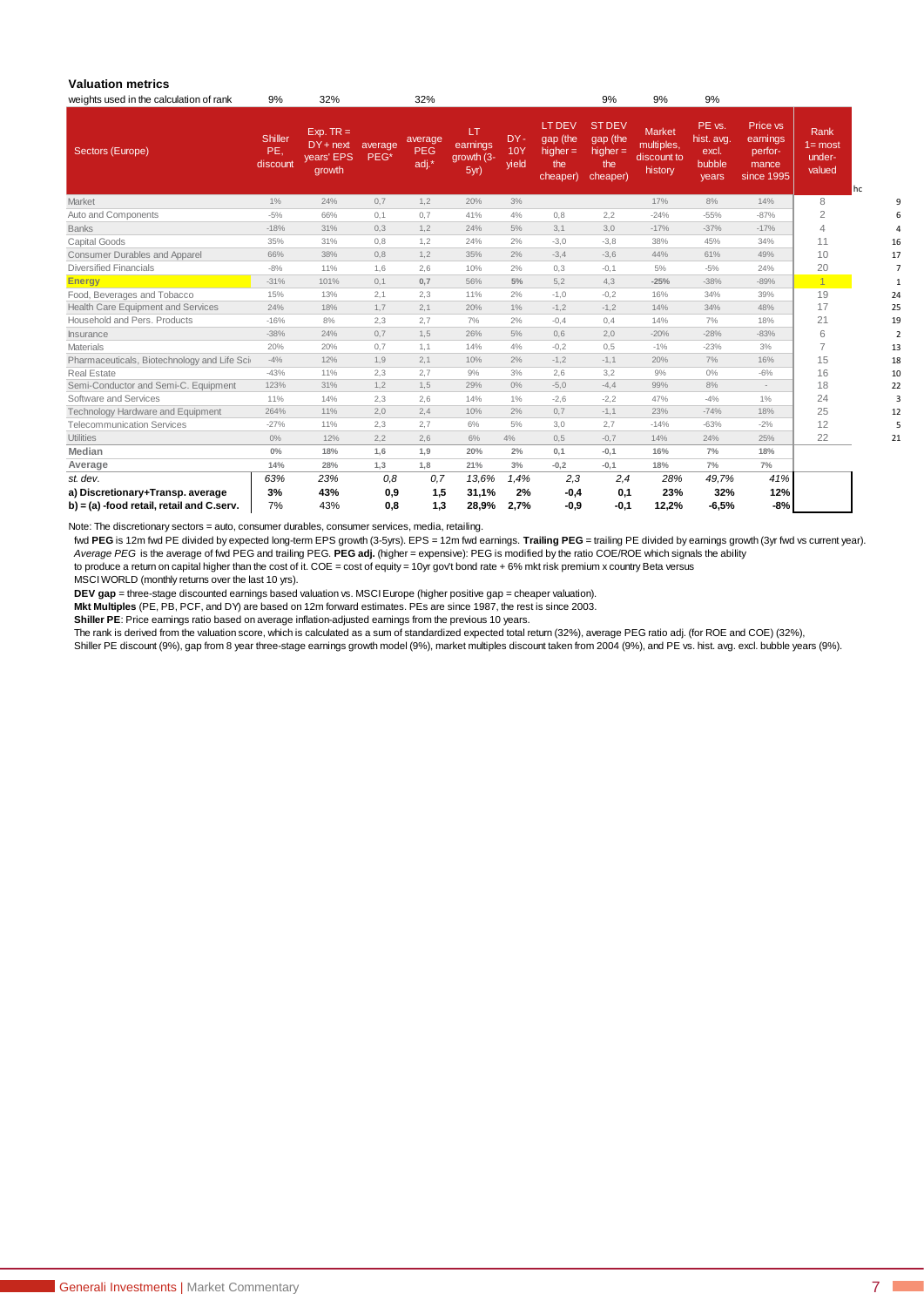### last available date: 21/12/21

| last available date: 21/12/21     |       |                 |       |                 |       |                 |       |                 |             |            |
|-----------------------------------|-------|-----------------|-------|-----------------|-------|-----------------|-------|-----------------|-------------|------------|
| Sectors                           |       | <b>PE</b>       |       | <b>PB</b>       |       | <b>PCF</b>      |       | <b>DY</b>       | Avg.        | PEG adj. * |
|                                   | 12m f | <b>Discount</b> | 12m f | <b>Discount</b> | 12m f | <b>Discount</b> | 12m f | <b>Discount</b> | Discount, % |            |
| Europe                            | 15,0  | 13,8            | 2,0   | 15,2            | 9,3   | 19,6            | 3,1   | $-17,8$         | 16,6        | 1,2        |
| Auto and Components               | 6,8   | $-46,3$         | 0,9   | $-9,3$          | 3,9   | $-4,9$          | 4,5   | 34,2            | $-23,7$     | 0,8        |
| <b>Banks</b>                      | 8,5   | $-15,8$         | 0,7   | $-35,1$         | 5,3   | $-0,9$          | 5,7   | 14,6            | $-16,6$     | 1,2        |
| <b>Capital Goods</b>              | 20,2  | 35,0            | 3,4   | 47,9            | 13,9  | 42,0            | 2,2   | $-28,1$         | 38,2        | 1,3        |
| Commercial/Prof.Services          | 24,8  | 45,8            | 7,7   | 77,3            | 17,8  | 49,2            | 2,0   | $-24,8$         | 49,3        | 2,0        |
| Consumer Durables & Apparel       | 25,5  | 50,0            | 4,1   | 62,7            | 17,5  | 39,6            | 1,8   | $-22.8$         | 43,8        | 1,1        |
| <b>Consumer Services</b>          | 25,7  | 46,8            | 3,3   | 18,9            | 16,1  | 48,8            | 1,9   | $-38,5$         | 38,3        | 1,6        |
| <b>Diversified Financials</b>     | 13,3  | 16,8            | 1,1   | $-7,2$          | 6,6   | $-17,5$         | 2,6   | $-27,0$         | 4,8         | 2,3        |
| <b>Energy</b>                     | 7,4   | $-34.9$         | 1,1   | $-28,4$         | 3,6   | $-32,7$         | 5,1   | 2,8             | $-24,7$     | 0,8        |
| Food and Staples Retailing        | 17,3  | 25,1            | 2,1   | 21,0            | 7,7   | 16,4            | 2,8   | $-16,8$         | 19,8        | 1,6        |
| Food, Beverages and Tobacco       | 20,6  | 20,8            | 3,6   | 9,2             | 15,8  | 21,5            | 2,7   | $-14,2$         | 16,4        | 2,2        |
| Health Care Equip.and Services    | 24,8  | 24,8            | 3,0   | 1,3             | 15,6  | 19,1            | 1,4   | $-11,4$         | 14,2        | 1,7        |
| Household and Pers. Products      | 22,5  | 16,1            | 5,2   | 32,0            | 17,7  | 13,7            | 2,6   | 6,4             | 13,9        | 3,6        |
| Insurance                         | 10,3  | 6,8             | 1,0   | $-6,4$          | 7,9   | $-72,3$         | 5,3   | 7,4             | $-19,8$     | 1,2        |
| <b>Materials</b>                  | 12,1  | $-6,0$          | 2,0   | 21,3            | 7,8   | 8,1             | 4,2   | 27,2            | $-0,9$      | 1,2        |
| Media                             | 19,7  | 27,0            | 1,8   | $-23,1$         | 12,1  | 36,3            | 2,2   | $-42,9$         | 20,8        | 1,8        |
| Pharmaceuticals, Biotech. and LS  | 16,9  | 16,0            | 4,0   | 17,7            | 14,9  | 23,2            | 2,6   | $-21,3$         | 19,6        | 1,9        |
| <b>Real Estate</b>                | 17,9  | $-1,9$          | 0,9   | $-1,3$          | 18,0  | 11,8            | 3,3   | $-25,6$         | 8,6         | 3,1        |
| Retailing                         | 26,5  | 44,3            | 2,8   | $-10,4$         | 27,8  | 116,3           | 1,4   | $-58,1$         | 52,1        | 1,4        |
| Semis                             | 34,0  | 27,6            | 10,1  | 218,6           | 27,6  | 108,6           | 0,7   | $-39,8$         | 98,7        | 1,5        |
| Software and Services             | 29,5  | 53,9            | 4,9   | 43,4            | 24,1  | 54,5            | 1,1   | $-36,4$         | 47,1        | 2,5        |
| Tech. Hardware and Equipment      | 18,8  | 11,4            | 3,0   | 27,9            | 15,3  | 18,4            | 1,8   | $-35,1$         | 23,2        | 2,2        |
| <b>Telecommunication Services</b> | 14,0  | $-28,5$         | 1,3   | $-13,2$         | 3,5   | $-24,1$         | 4,9   | $-9,5$          | $-14,1$     | 2,7        |
| Transportation                    | 12,1  | $-19,9$         | 2,9   | 49,9            | 7,2   | 6,4             | 3,3   | 4,2             | 8,1         | 0,9        |
| <b>Utilities</b>                  | 15,6  | 17,5            | 1,9   | 17,1            | 6,4   | 9,7             | 4,6   | $-10,3$         | 13,7        | 2,9        |

Note: Discount in % to long-run norm; 12m f = expected in 12 months. Multiples are since 2004. In case of DY, a discount means the market had a higher DY, meaning the market is at premium for this multiple.

PEG adj. (higher = expensve): PEG (12m fwd PE / earnings growth over 2-5 yrs) is modified by the ratio COE/ROE, which signals the ability to produce a return on capital higher than the cost of it. COE = cost of equity = 10yr gov't bond rate + 6% mkt risk premium x country Beta versus MSCI WORLD (monthly returns over the last 10 yrs).

*Source: Thomson Reuters Datastream, IBES estimates.* 









Sector sensitivity to changes in VIX correlation using monthly changes since 2010